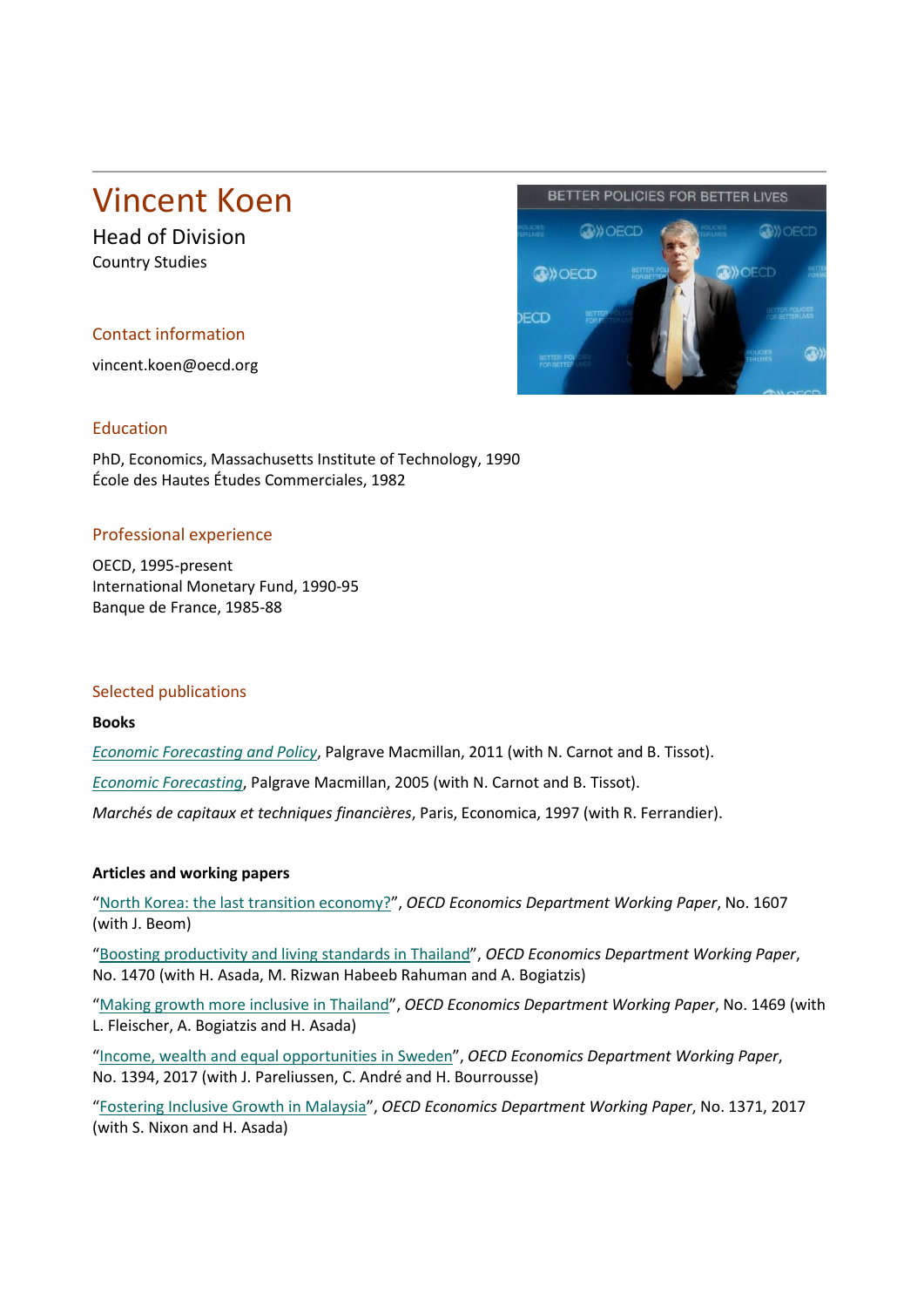["Boosting Productivity in Malaysia"](http://www.oecd.org/social/labour/Boosting-productivity-in-Malaysia.pdfhttp:/www.oecd.org/social/labour/Boosting-productivity-in-Malaysia.pdf), *OECD Economics Department Working Paper*, No. 1370, 2017 (with H. Asada and S. Nixon)

["Malaysia's Economic Success Story and Challenges"](http://www.oecd.org/economy/outlook/Malaysia-s-economic-success-story-and-challenges.pdf), *OECD Economics Department Working Paper*, No. 1369, 2017 (with H. Asada, S. Nixon, Mohamed Rizwan Habeeb Rahuman and Abu Zeid Mohd Arif)

["Employment and Skills in Finland"](http://www.oecd-ilibrary.org/employment-and-skills-in-finland_5jlv239kcq9r.pdf;jsessionid=8hl5jc7jss31.x-oecd-live-03?contentType=%2fns%2fWorkingPaper&itemId=%2fcontent%2fworkingpaper%2f5jlv239kcq9r-en&mimeType=application%2fpdf&containerItemId=%2fcontent%2fworkingpaperseries%2f18151973&accessItemIds=&option6=imprint&value6=http%3a%2f%2foecd.metastore.ingenta.com%2fcontent%2fimprint%2foecd),*OECD Economics Department Working Paper*, No. 1320, 2016 (with J. Pareliussen, C. André and T. Chalaux)

["Skills and Inclusive Growth in Sweden"](https://portal.oecd.org/eshare/eco/KCentre/KCcvs/Skills%20and%20Inclusive%20Growth%20in%20Sweden), *OECD Economics Department Working Paper*, No. 1232, 2015 (with J. Pareliussen, M. Bussi and C. André)

"Providing the Right Skills to All in China – [From "Made in China" to "Created in China""](http://www.oecd-ilibrary.org/docserver/download/5js1j18g4tlx.pdf?expires=1432914833&id=id&accname=guest&checksum=204D974D3E3054A0C593F53BEC8B8736), *OECD Economics Department Working Paper*, No. 1219, 2015 (with M. Molnar)

["Fostering Inclusive Growth in Turkey by Promoting Structural Change in the Business Sector"](http://www.oecd-ilibrary.org/docserver/download/5jxx0554v07c.pdf?expires=1411030341&id=id&accname=guest&checksum=5B4C02836022BBB49E8AF8CF54C47269), *OECD Economics Department Working Paper*, No. 1161, 2014 (with R. Gönenç, O. Röhn and F. Öğünç)

["Reducing Macroeconomic Imbalances in Turkey"](http://www.oecd-ilibrary.org/docserver/download/5jxx055pjf0x.pdf?expires=1411030407&id=id&accname=guest&checksum=A48CF3CF74B5A2B09631BD4C1A560A58), *OECD Economics Department Working Paper*, No. 1160, 2014 (with O. Röhn, R. Gönenç and E. Erdoğan Coşar)

["The Economic Consequences of Ageing: The Case of Finland"](http://www.oecd-ilibrary.org/docserver/download/5jz2qt1dtnlt.pdf?expires=1401966049&id=id&accname=guest&checksum=5567A3B475097BCE7E2E23B54650DD79), *OECD Economics Department Working Paper*, No. 1120, 2014 (with C. de la Maisonneuve, C. André and C. García)

["Making the Most of Skills in Denmark"](http://www.oecd-ilibrary.org/docserver/download/5jz2qt4crff8.pdf?expires=1401965922&id=id&accname=guest&checksum=9DD25A4A344D577B1FB186808501E295), *OECD Economics Department Working Paper*, No. 1119, 2014 (with S. Jamet)

["China's March to Prosperity: Reforms to Avoid the Middle-Income Trap"](http://www.oecd-ilibrary.org/docserver/download/5k3wd3c4219w.pdf?expires=1384527961&id=id&accname=guest&checksum=153AB159A4703D2A843579A8D293CA72), *OECD Economics Department Working Paper*, No. 1093, 2013 (with R. Herd and S. Hill).

["Policies for Inclusive Urbanisation in China"](http://www.oecd-ilibrary.org/docserver/download/5k3xz6hc2z0x.pdf?expires=1384528013&id=id&accname=guest&checksum=074E2F2201D515B002A41A08D7649CCF), *OECD Economics Department Working Paper*, No. 1090, 2013 (with R. Herd, X. Wang and T. Chalaux).

["Labour Market and Social Policies to Foster More Inclusive Growth in Sweden"](http://dx.doi.org/10.1787/5k4c0vtwpttj-en), *OECD Economics Department Working Paper*, No. 1023, 2013 (with S. Jamet and T. Chalaux).

["Structural Reforms to Boost Turkey's Long-Term Growth"](http://www.oecd-ilibrary.org/economics/structural-reforms-to-boost-turkey-s-long-term-growth_5k92smv7cnjl-en), *OECD Economics Department Working Paper*, No. 987, 2012 (with R. Gönenç, O. Röhn and S. Saygili).

["Tackling Turkey's External and Domestic Macroeconomic Imbalances"](http://www.oecd-ilibrary.org/economics/tackling-turkey-s-external-and-domestic-macroeconomic-imbalances_5k92smvqbb8v-en), *OECD Economics Department Working Paper*, No. 986, 2012 (with O. Röhn, R. Gönenç and R. Karaşahin).

["Fiscal Prospects and Reforms in India"](http://dx.doi.org/10.1787/5kg0szw747tf-en), *OECD Economics Department Working Paper*, No. 911, 2011 (with R. Herd and S. Hill).

["Can India Achieve Double-Digit Growth?](http://www.oecd-ilibrary.org/content/workingpaper/5kg84x28tn9x-en)", *OECD Economics Department Working Paper*, No. 883, 2011 (with R. Herd, P. Conway, S. Hill and T. Chalaux).

["Financial Sector Reform in India: Time for a Second Wave?](http://dx.doi.org/10.1787/5kg8ghvzr2jk-en)", *OECD Economics Department Working Paper*, No. 879, 2011 (with R. Herd, I. Patnaik and A. Shah).

"China's Labour Market [in Transition: Job Creation, Migration and Regulation"](http://www.oecd-ilibrary.org/economics/china-s-labour-market-in-transition_5kmlh5010gg7-en), *OECD Economics Department Working Paper*, No. 749, 2010 (with R. Herd and A. Reutersward).

["Providing Greater Old-Age Security in China"](http://www.oecd-ilibrary.org/economics/providing-greater-old-age-security-in-china_5kmlh4x7pc7k-en), *OECD Economics Department Working Paper*, No. 750, 2010 (with R. Herd and H.-W. Hu).

["Improving China's Health Care System"](http://www.oecd-ilibrary.org/economics/improving-china-s-health-care-system_5kmlh4v2fv31-en), *OECD Economics Department Working Paper*, No. 751, 2010 (with R. Herd and H.-W. Hu).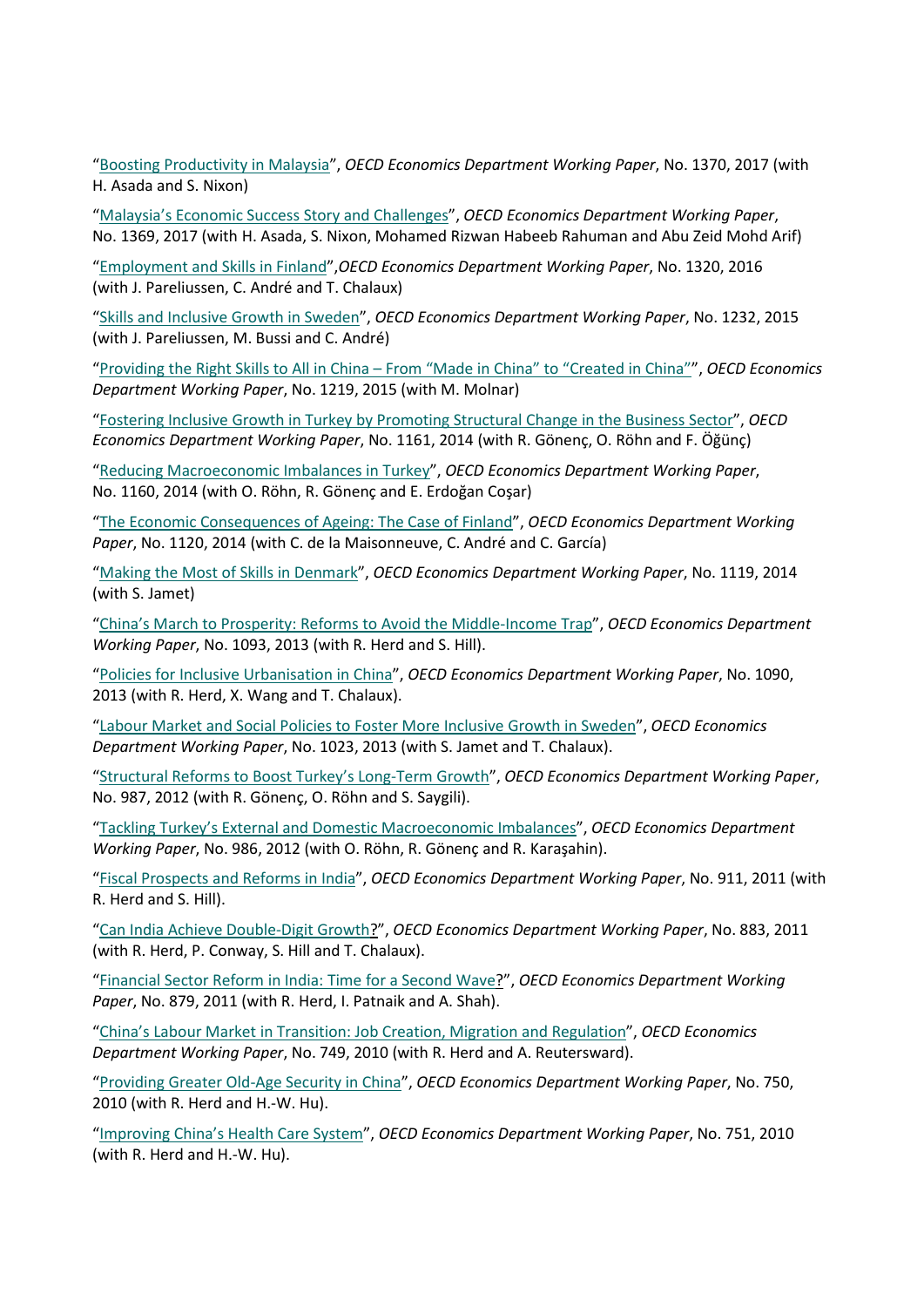["The Political Economy of Strong Fiscal Adjustments in Aspiring Euro Area](http://www.oecd.org/dataoecd/48/52/36001635.pdf) Countries", in National Bank of Poland, *Fiscal Policy and the Road to the Euro*, Warsaw, 2006 (with J.-P. Cotis).

["Het gebrek aan conjuncturele veerkracht van het eurogebied"](http://www.kwartaalschrifteconomie.be/download.aspx?c=.KWARTAALTIJDSCHRIFT&n=49192&ct=48896&e=117516), *Kwartaalschrift Economie*, June 2005 (with P. van den Noord).

["Fiscal Gimmickry in Europe: One-Off Measures and Creative Accounting"](http://www.oecd-ilibrary.org/economics/fiscal-gimmickry-in-europe_237714513517), *OECD Economics Department Working Paper*, No. 417, 2005 (with P. van den Noord), published in Wierts, P., S. Deroose, E. Flores and A. Turrini (eds), *Fiscal Policy Surveillance in Europe*, Palgrave Macmillan, 2006.

["The Economic Consequences of Terrorism"](http://www.oecd-ilibrary.org/economics/the-economic-consequences-of-terrorism_511778841283), *OECD Economics Department Working Paper*, No. 334, 2002 (with P. Lenain and M. Bonturi).

["Internationale Conjunctuur: Storing -](https://docserver.uvt.nl/me/2766452/2767.pdf) Even Geduld a.u.b.", *Maandschrift Economie*, Vol. 66, No. 1, 2002 (with P. van den Noord).

["Tracking the Euro"](http://www.oecd-ilibrary.org/economics/tracking-the-euro_536702025320), *OECD Economics Department Working Paper*, No. 298, 2001 (with L. Boone, A. de Serres and N. Fuchs), published as "L'insoutenable légèreté de l'euro", *Economie Internationale*, No. 88, 2001.

["Public Expenditure Reform: The Health Care Sector in the United Kingdom"](http://www.oecd-ilibrary.org/economics/public-expenditure-reform_207823881077), *OECD Economics Department Working Paper* No. 256, 2000.

"The Great [Contractions in Russia, the Baltics and the Other Countries of the Former Soviet Union: A View](http://www.oecd.orhttp/www.imf.org/external/pubs/ft/wp/2000/wp0032.pdf)  [from the Supply Side"](http://www.oecd.orhttp/www.imf.org/external/pubs/ft/wp/2000/wp0032.pdf), IMF Working Paper No. 00/32, published in *World Economic Outlook Supporting Studies*, 2000 (with M. De Broeck).

["The "Soaring Eagle": Anatomy of the Polish Take-Off in the 1990s"](http://www.imf.org/external/pubs/ft/wp/2000/wp0006.pdf), IMF Working Paper No. 00/6, published in *Comparative Economic Studies*, Vol. 43, No. 2, 2001 (with M. De Broeck).

["Prices in the Transition: Ten Stylized Facts"](http://www.imf.org/external/pubs/ft/wp/wp97158.pdf), IMF Working Paper No. 97/158, published in *Staff Studies for the World Economic Outlook*, 1997 (with P. De Masi).

["Price Measurement and Mismeasurement in Central Asia"](http://www.imf.org/external/pubs/cat/longres.cfm?sk=1336), IMF Working Paper No. 95/82, published in Falkingham, J., J. Klugman, S. Marnie and J. Micklewright (eds.), *Household Welfare in Central Asia*, Mac Millan, 1997.

["Inflation Dynamics in Kazakhstan"](http://www.imf.org/external/pubs/cat/longres.cfm?sk=1987), IMF Working Paper No. 95/140, published in *Economics of Transition*, Vol. 5, No. 1, 1997 (with M. De Broeck and P. De Masi).

"Russian Macroeconomic Data: Existence, Access, Interpretation", *Communist Economies & Economic Transformation*, Vol. 8, No. 3, 1996.

["Relative Price Convergence in Russia"](http://www.imf.org/external/pubs/cat/longres.cfm?sk=1877), IMF Working Paper No. 95/54, published in *IMF Staff Papers*, Vol. 43, No. 1, 1996 (with P. De Masi).

"La transition en chiffres : point de vue d'un utilisateur sur la comptabilité nationale en Russie", in Archambault E. and O. Arkhipoff (eds), *Mesure et valeur en comptabilité nationale*, Paris, Economica, 1996.

["Stabilization and Structural Change in Russia, 1992-94](https://www.imf.org/external/pubs/cat/longres.cfm?sk=1852)*",* IMF Working Paper No. 95/13, published in *Maps of the Transition: The Baltics, the Czech Republic, Hungary, and Russia*, IMF Occasional Paper No. 127, 1995 (with M. Marrese).

["How Large Was the Output Collapse in Russia? Alternative Estimates and Welfare Implications"](http://www.imf.org/external/pubs/cat/longres.cfm?sk=1115), IMF Working Paper No. 94/154, published in *Staff Studies for the World Economic Outlook*, 1995 (with E. Gavrilenkov).